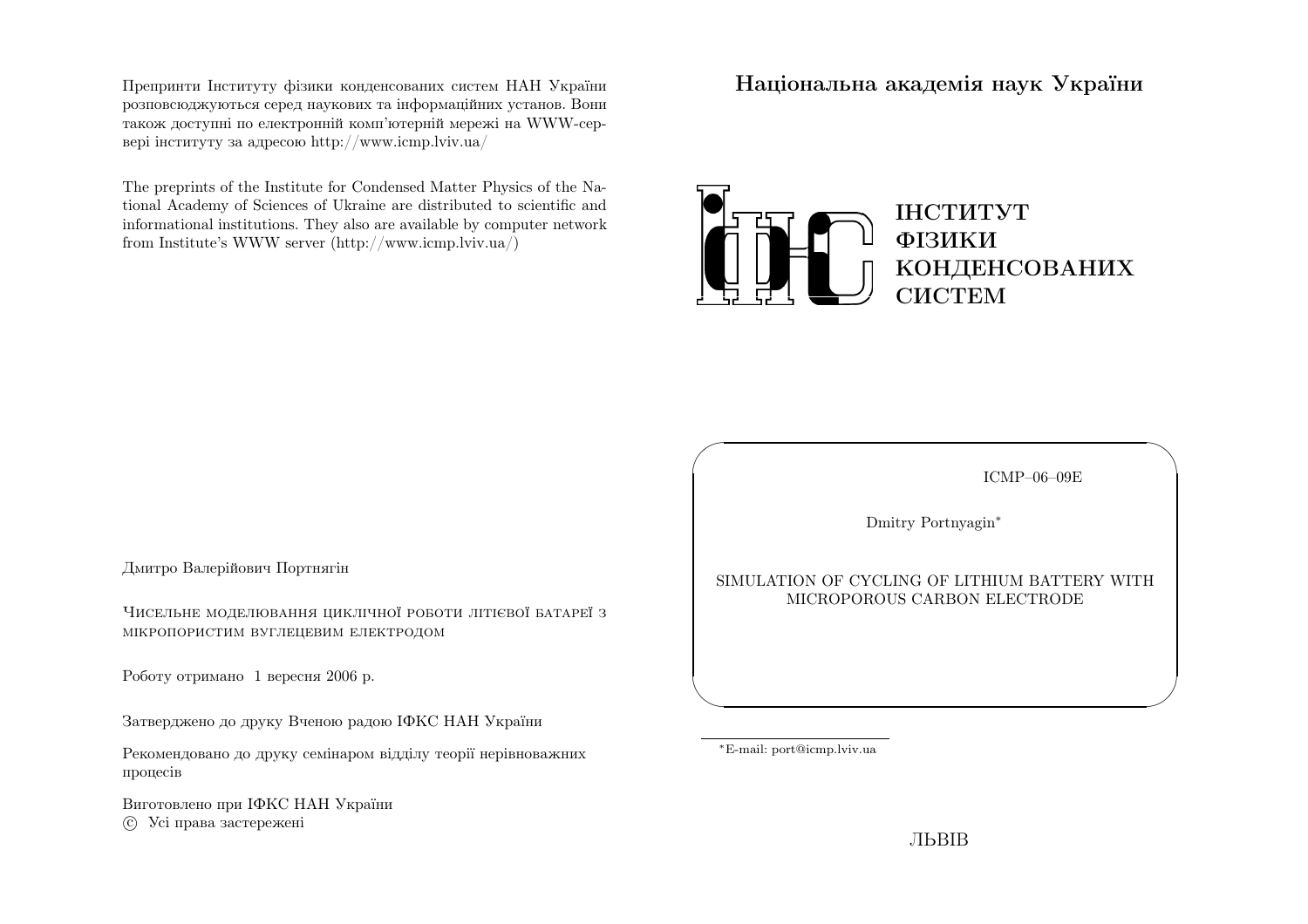## УДК: 541.13; 53.072; 53:681.3; 539.219.3; 538.931-405PACS: 82.47.Aa, 82.45.Gj, 82.45.Fk, 82.45.-h, 82.20.Wt

#### Чисельне моделювання циклiчної роботи лiтiєвої батареї <sup>з</sup>мiкропористим вуглецевим електродом

### Д.В. Портнягiн

**Анотація.** Чисельно моделювалася циклічна зарядка-розрядка літієвої батареї iз вуглецевим мiкропористим електродом <sup>в</sup> режим<sup>i</sup> заданої напруги. Порiвнювалися передбачення двох моделей: без електростатичного поля та <sup>з</sup> електростатичною взаємодiєю всередин<sup>i</sup> частинок вуглецевого електрода. Спостерiгалася певна розбiжнiсть мiжними.

#### Simulation of cycling of lithium battery with microporous carbon electrode

### D.V. Portnyagin

Abstract. Cycling of lithium cell with microporous carbon electrode under potentiodynamic control has been modelled. Predictions of the models without electric field and with electrostatic interaction inside the particles of carbon electrode have been compared. It has been observed<sup>a</sup> considerable difference between both.

Подається <sup>в</sup> Фiзика <sup>i</sup> хiмiя твердого тiла Submitted to Physics and chemistry of status solidi

 c Iнститут фiзики конденсованих систем <sup>2006</sup>Institute for Condensed Matter Physics <sup>2006</sup>

# 1. Introduction.

Rapid development in recent years in the market of mobile <sup>p</sup>hones, laptop computers, other portable devices and electric vehicles evoke the demand for <sup>a</sup> high energy density portable power sources. In such batteries lithium often serves as <sup>a</sup> cathode material because of its low electronegativity. Porous materials are used for anode due to their large surface area associated with high energy storage. Mathematical simulation of charge/discarge processes allows to optimize the battery in order to obtain <sup>a</sup> higher performance. This can also help to analyze these processes to gain <sup>a</sup> deeper insight into the nature and courses of <sup>p</sup>henomena that occur during the cycling of these devices. Recently the simulation of the intercalation of lithium into the structure of porous electrode has been attracting the attention of several authors [1,3,5]. It is widely held that the main driving force at the operation of the battery is diffusion and that the transport of ions across the electrode is governed by Fick's second law. In the present paper we have made an improvement on this approac<sup>h</sup> by taking into account electrostatic interaction between ions and with the distribution of charge in the bulk of porous electrode. Comparison of the predictions of the diffusive and the more realistic electrodynamicmodel testifies to that there is <sup>a</sup> certain discrepancy between them.

# 2. Basic considerations. Cylindrical particles.

We study the cycling of lithium battery under potentiodynamic control. In our research we heavily rely upon the data from [1]. The battery consists of lithium foil, porous separator, porous carbon electrode of thickness  $L = 125 \mu m$  made of either cylindrical or spherical particles of radius  $R_s = 3, 5\mu m$ , and current collector. The battery is immersed in 1M solution of LiClO<sup>4</sup> in propylene carbonate. Our assumptions of the model are  $(i)$  a uniform concentration of the electrolyte over time and throughout the cell,  $(ii)$  a uniform concentration of the intercalated lithium ions throughout the carbon electrode,  $(iii)$  neglecting the electrodes' expansion and contraction.

The applied potential is changed linearly with time and is <sup>g</sup>iven by

$$
U_{app}=U_0+\omega t
$$

where  $U_0$  is the initial applied potential,  $\omega$  is the sweep rate, t is time. At <sup>a</sup> sweep rates 10, <sup>5</sup> and <sup>1</sup> mV/s the battery was discharged from its initial state to 0.075V, then it was charged to 1.5 V, after that the battery wasagain discharged to 0.075V. These steps were repeated twice to reach <sup>a</sup>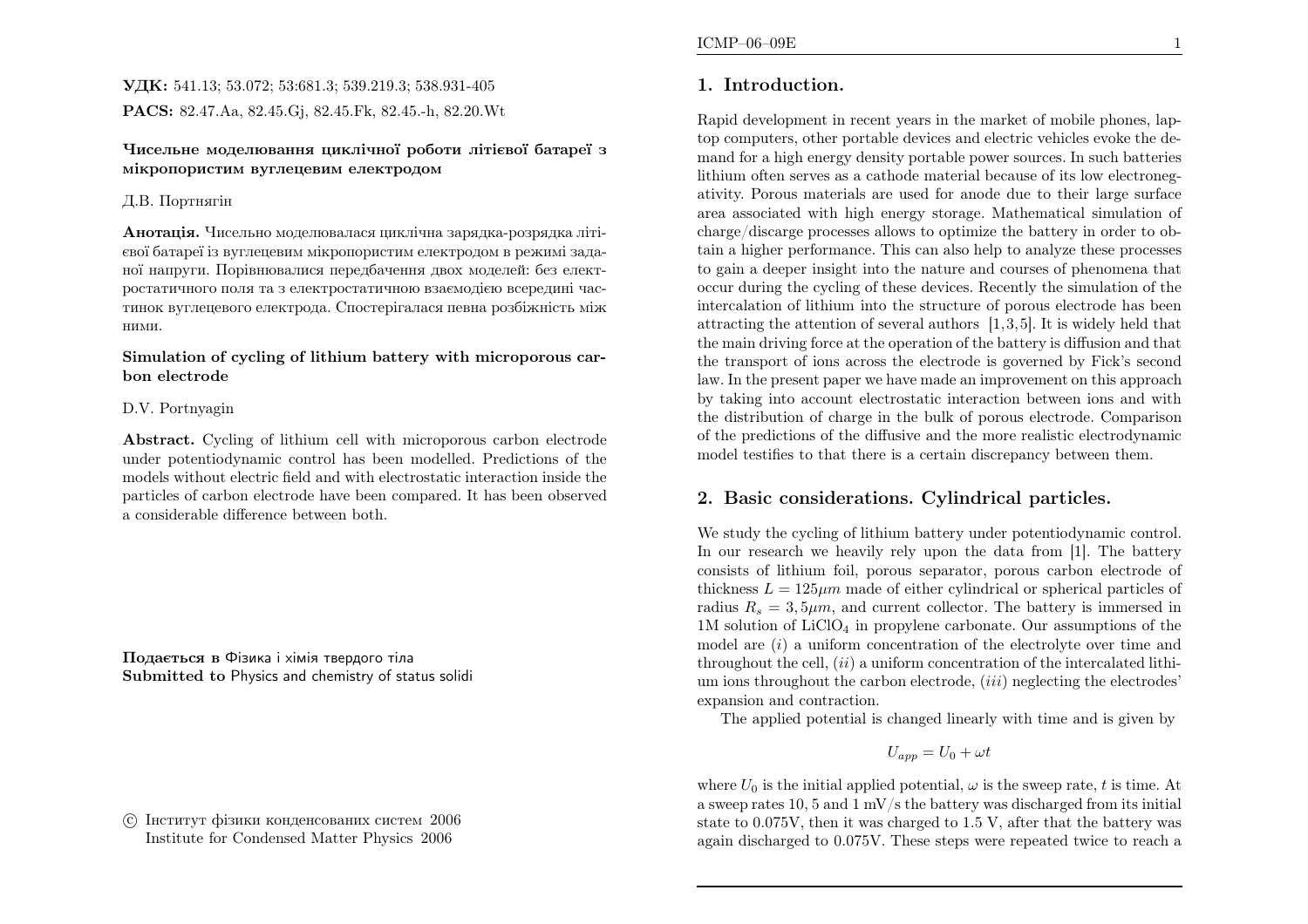periodic state. The periodic state is the state, at which the results are uniform and sustained during consecutive cycles, when cycled under thesame conditions.

During the discharge of the battery, lithium is dissolved into lithium ions from the negative electrode, migrates through the separator and finally intercalates into the carbon electrode. During the charge the reverse process takes <sup>p</sup>lace. There exist two approaches for modelling lithium insertion into the particle, both of which lead to solving the diffusion equation in <sup>a</sup> particle. In the first approac<sup>h</sup> the driving force is the gradient of concentration while the diffusion coefficient remains constant. However, it has been reported that there is <sup>a</sup> strong dependence of the diffusion coefficient on concentration due to the lithium ion-lithium ion interactions inside the particle, which can not be ignored to obtain good agreement with experimental data. In the second approac<sup>h</sup> Verbrugge and Koch [6] considered the gradient of the chemical potential of the inserted lithium ions as the driving force.

In the present section we consider cylindrical particles with the ratio of length to radius sufficiently large, for which the concentration of lithium inside the particle is <sup>a</sup> function only of radial distance, governedby the equation

$$
\frac{\partial y}{\partial \tau} = \frac{1}{R} \frac{\partial}{\partial R} \left( R f \frac{\partial y}{\partial R} \right) \tag{2.1}
$$

$$
y = y_0, \quad \text{at}\tau = 0, \forall R; \tag{2.2}
$$

$$
\frac{\partial y}{\partial R} = 0 \quad \text{at} R = 0, \forall \tau; \tag{2.3}
$$

$$
\frac{\partial y}{\partial R} = -\frac{j_n^+}{D_s} \frac{R_s}{C_{s,max}f} \quad \text{at } R = 1, \forall \tau; \tag{2.4}
$$

where  $\tau = tD_s/R_s^2$ ,  $y = C_s/C_{s,max}$ ,  $R = r/R_s$ ; are dimensionless variables.  $D_s$  is the diffusion coefficient in the solid phase, assumed to be constant,  $R_s$  is the radius of the particle,  $C_s$  is the concentration of lithium ions inside the particle,  $C_{s,max}$  is the maximum concentration of lithium ions inside the particle,  $f$  is the activity factor dependant on the intercalation fraction and calculated by Verbrugge and Koch  $[6]$ ,  $j_n^+$  is the flux of lithium ions at the surface of the particle. The initial value of  $y$  is equal to 0.01. The flux of lithium ions at the surface of the particle is equa<sup>l</sup> to the electrochemical reaction rate per unit of surface area of the particle as <sup>g</sup>iven by <sup>a</sup> Butler-Volmer reaction rate expression

$$
j_n^+ = K \left( C(1 - y|_{R=1}) \right)^{\beta - 1} (y|_{R=1})^{\beta} \times \left\{ \exp \left[ \frac{(1 - \beta)F}{\Re T} (U_{app} - U) \right] - \exp \left[ \frac{-\beta F}{\Re T} (U_{app} - U) \right] \right\},\,
$$

where  $C$  is the concentration of the electrolyte, which is taken constant over time, because the particles are assumed to be immersed in an excessof electrolyte, K is the reaction rate constant  $(K = k_c^{1-\beta} k_a^{\beta})$ , F is<br>the Fanaday constant  $\Re$  is universal we constant  $T$  is temperature. the Faraday constant,  $\Re$  is universal gas constant,  $T$  is temperature,  $U_{app}$  is the applied potential between solid phase and electrolyte, and U represents the open-circuit cell potential with respect to <sup>a</sup> metallic lithium electrode which is evaluated at the surface of the particle wherethe electrochemical reaction takes <sup>p</sup>lace and which is <sup>g</sup>iven by

$$
U = U_s + \frac{\Re T}{F} \ln \left( \frac{1 - y|_{R=1}}{y|_{R=1}} \right) - \sum_{s=2}^{7} \frac{\Omega_s}{F} s(y|_{R=1})^{s-1}
$$
  
for  $0 < y|_{R=1} < 0.985$ ,

where  $U_s$  is the standard cell potential with respect to a metallic lithium electrode, and  $\Omega_s$  are the self-interaction energies. We take the activity coefficient

$$
f = 1\tag{2.5}
$$

for purely diffusive model, and

$$
f = \left(1 + \frac{d\ln\gamma_+}{d\ln y}\right) = 1 + \sum_{s=2}^{7} \frac{\Omega_s}{\Re T} s(s-1)(y^{s-1} - y^s) \tag{2.6}
$$

for chemical potential model (at low lithium concentrations  $f$  increases with increasing the lithium ion concentration due to repulsive effects, takes on its maximum at  $y = 0.2$ , and decreases with increasing the lithium ion concentration due to low ion mobility at higher concentrations). Our amendment to the aforementioned models consists in adding the current coursed by electric field to the righthand side of equation $(2.1).$ 

$$
\frac{\partial y}{\partial t} = \frac{1}{R} \frac{\partial}{\partial R} \left( R \frac{D_s}{R_s^2} f \frac{\partial y}{\partial R} \right) - \frac{1}{FC_{max,s}} \text{div}(\sigma E),\tag{2.7}
$$

where  $E$  is the electric field,  $\sigma$  the ionic conductivity given by Einstein relation

$$
\sigma = yC_{max,s}N_aD_s e^2/kT,
$$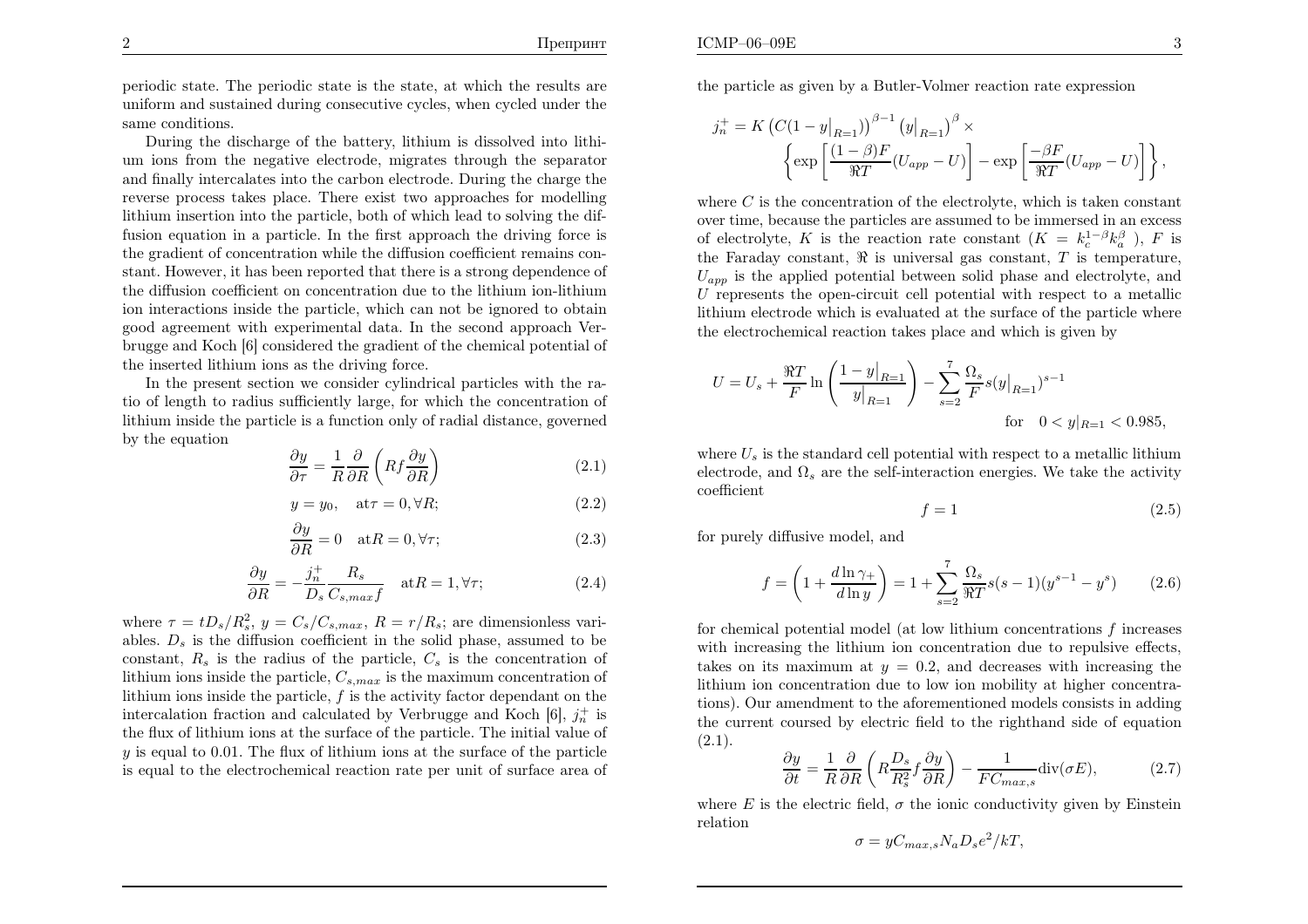k is Boltzman constant, e is elementary charge,  $N_a$  is Avogadro number.

In the first approximation we assume that the current of positive ions through the surface of the particle is entirely due to the uniform distribution within the particle of negative charge, which carbon, being more electronegative, draws from lithium, and the distribution of charge caused by imposed external electric field. However, X-ray <sup>p</sup>hotoelectron spectroscopy (XPS) proved [4] that after insertion the lithium retainsonly a fraction of the positive charge  $+\delta$ , while the carbon takes a nega tive charge<sup>−</sup>δ. Therefore to the distribution of charge in the bulk of the particle we add the term associated with the nonuniform distribution of lithium ions. This results in

$$
\operatorname{div}(E) = \frac{2}{R_s \sigma_{eff,sol}} j_n^+ - \delta \frac{FC_{max,s}}{\varepsilon_0} (y_{avr} - y),
$$

where  $\sigma_{eff,sol}$  is the effective conductivity of electrolyte,  $\varepsilon_0$  is the dielectric constant,  $y_{avr}$  =  $\int \int \int dV / V = 2 \int_{0}^{1} yR dR$  (or  $= 3 \int_{0}^{1} yR^{2} dR$  for spherical particles) is the average concentration of ions in the particle,  $\delta$  is the delocalization factor which equals 1 when we have naked lithium ions and negative charge, drawn from lithium, uniformly spread over carbon sites, and equals <sup>0</sup> when negative charge is maximally localizedon lithium ions.

We shall refer to the insertion of lithium ions as <sup>a</sup> process <sup>g</sup>iven bythe solution of  $(2.1)-(2.4)$  with f given by  $(2.5)$  the (DFM) model, and with  $f$  given by  $(2.6)$  - the (CPM) model. We shall call the diffusion process described by  $(2.7), (2.2)$ - $(2.4)$  with  $f$  given by  $(2.5)$  the (DFME) model, and with  $f$  given by  $(2.6)$  - the (CPME) model.

The ionic current across the carbon electrode  $i$  is equal to the external current through the battery at the contact with separator, and is zero at current collector. Between these two values the current is assumed tobe linearly distributed:

$$
\frac{\partial i}{\partial x} = aFj_n^+,
$$

where  $a$  is the interfacial area of particles per unit volume of porous electrode, calculated by

$$
a = 0.02 \cdot 2(1 - \epsilon)/Rs,
$$

for the case of cylindrical particles, or by

$$
a = 0.01 \cdot 3(1 - \epsilon)/Rs
$$

for spherical;  $\epsilon$  - porosity of carbon electrode. It appears quite obvious that after we have pressed and baked the carbon material, only <sup>a</sup> fraction of the particle's surface will be exposed to electrolyte, so we have introduced <sup>a</sup> suitable factor in the formula for the interfacial area. Thusthe density of total current through the cell is

$$
i_{total} = aFj_n^+L.
$$

All the parameters of the cell are evaluated at  $T=298K$  for the reasons explained in [2]. The values of the standard cell potential, the selfinteraction energies, and the kinetic parameters are <sup>g</sup>iven in Table I.

Systems  $(2.1)$ ,  $(2.2)$ - $(2.4)$  and  $(2.7)$ ,  $(2.2)$ - $(2.4)$  have been solved numerically.

Let us clear up how the speed of changing of  $j_n^+$  during the cycling depends on the speed of changing of the applied voltage  $U_{app}$ . We have

$$
\frac{d}{dt}j_n^+ = KC^{\beta - 1} \left[ (\beta - 1) (1 - y|_{R=1}) - \beta (y|_{R=1}) \right] \times
$$
\n
$$
(1 - y|_{R=1})^{\beta - 2} (y|_{R=1})^{\beta - 1} \times
$$
\n
$$
\left\{ \exp \left[ \frac{(1 - \beta)F}{\Re T} (U_{app} - U) \right] - \exp \left[ \frac{-\beta F}{\Re T} (U_{app} - U) \right] \right\} \frac{dy}{dt} +
$$
\n
$$
+ KC^{\beta - 1} \frac{F}{\Re T} (1 - y|_{R=1})^{\beta - 1} (y|_{R=1})^{\beta} \times
$$
\n
$$
\left\{ (1 - \beta) \exp \left[ \frac{(1 - \beta)F}{\Re T} (U_{app} - U) \right] +
$$
\n
$$
+ \beta \exp \left[ \frac{-\beta F}{\Re T} (U_{app} - U) \right] \right\} \left[ \frac{U_{app}}{dt} - U' \frac{dy}{dt} \right]
$$

Substituting for  $\frac{dy}{dt}$  its expression from the diffusion equation in which we neglect electrostatic interaction, and substituting  $1$  for  $y$  and its spacial derivatives, since they are dimensionless magnitudes, hence we get thefollowing estimate for the order of magnitude:

$$
\frac{d}{dt}j_n^+ \simeq j_n^+ \left(1 + \sum_{s=2}^7 \frac{\Omega_s}{\Re T}\right) \frac{D_s}{R_s^2} + \left(\pm 1\right)j_n^+ \left\{\frac{\beta F}{\Re T} \frac{U_{app}}{dt} - \beta \left(1 + \sum_{s=2}^7 \frac{\Omega_s}{\Re T}\right)^2 \frac{D_s}{R_s^2}\right\}, \quad (2.8)
$$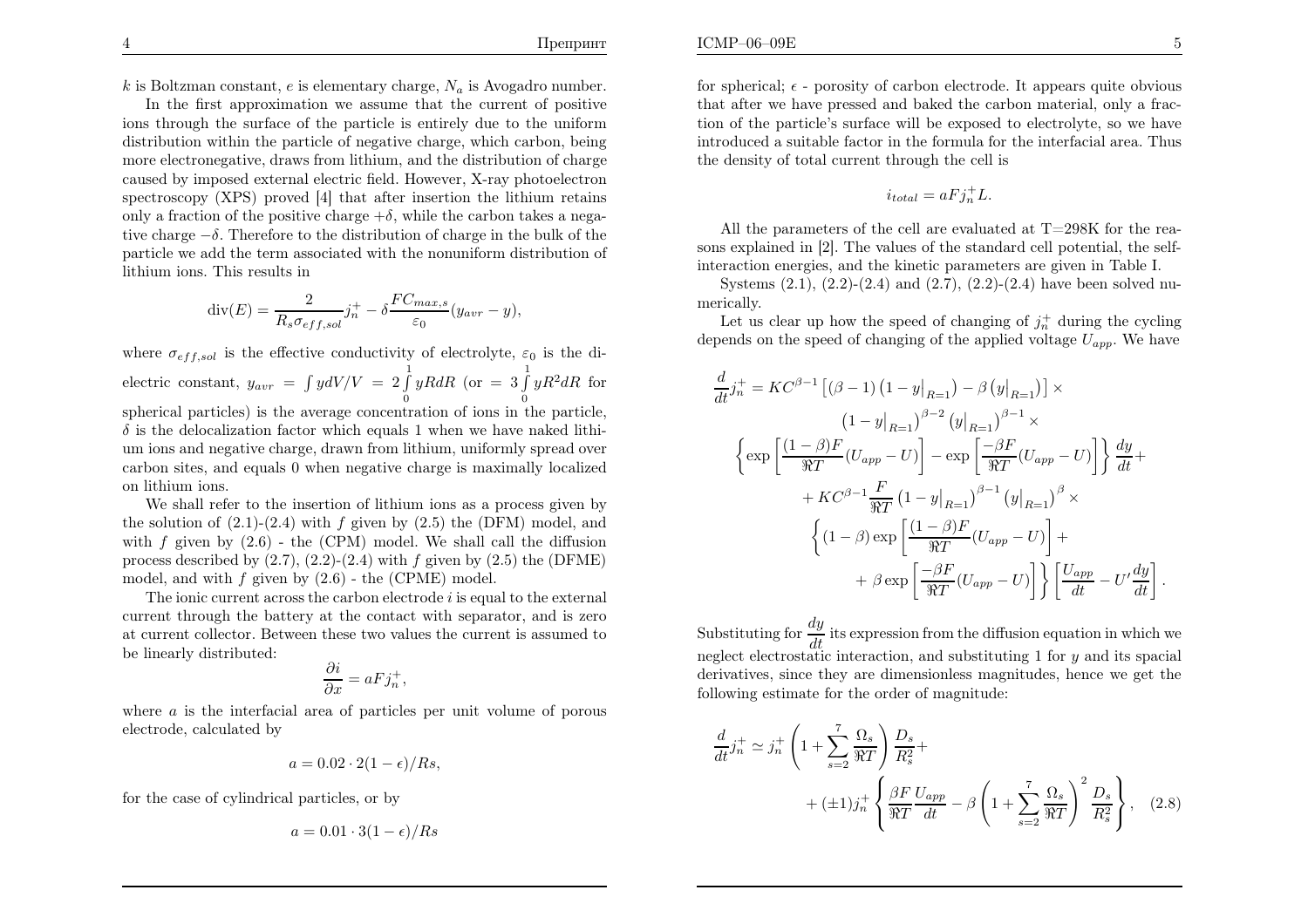ICMP–06–09E

where we take "+" when  $j_n^+$  is positive, "-" when it is negative. Hence we can conclude that the hysteresis is the more significant, the steeperis the relation graph of  $j_n^+$  vs. applied voltage, and the stronger, in turn, is the following inequality:

Table I. Standard cell potential, interaction energies, model parameters for the carbon-lithium cell and <sup>p</sup>hysical constants.

| Parameter          | Value                                           |
|--------------------|-------------------------------------------------|
| $U_0$              | 0.91489<br>V                                    |
| $U_s$              | 0.8170 V                                        |
| $\Omega_2/F$       | $0.9926\quad V$                                 |
| $\Omega_3/F$       | 0.8981 V                                        |
| $\Omega_4/F$       | $-5.630 V$                                      |
| $\Omega_5/F$       | 8.585 V                                         |
| $\Omega_6/F$       | $-5.784$ V                                      |
| $\Omega_7/F$       | 1.468 $V$                                       |
| $C_{s,max}$        | $18,000 \mod m^3$                               |
| $\beta$            | $0.5\,$                                         |
| К                  | $3.28 \times 10^{-6}$ $mol^{1/2}/m^{1/2}s$      |
| $\mathcal{C}$      | 1000 $mol/m^3$                                  |
| T                  | 298 K                                           |
| $y_{initial}$      | 0.01                                            |
| $D_s$              | $1.0 \times 10^{-14}$ $m^2/s$                   |
| $\sigma_{eff,sol}$ | $6.0 \times 10^{-1}$ $S/m$                      |
| $R_s$              | $3.5 \times 10^{-6}$ m                          |
| L                  | $125 \times 10^{-6}$ m                          |
| $\boldsymbol{k}$   | $1.381 \times 10^{-23}$ J/K                     |
| $N_a$              | $6.022 \times 10^{23}$ $mol^{-1}$               |
| R                  | 8.314 $J/(mol \cdot K)$                         |
| F                  | $96,487 \quad C/mol$                            |
| $\varepsilon_0$    | $8.854 \times 10^{-12} \quad C^2/(N \cdot m^2)$ |
| $\boldsymbol{e}$   | $1.9 \times 10^{-19}$ C                         |
| $\delta$           | $10^{-9}$                                       |

$$
\frac{U_{app}}{dt} \gg \frac{\Re T}{F} \left( 1 + \sum_{s=2}^{7} \frac{\Omega_s}{\Re T} \right)^2 \frac{D_s}{R_s^2}.
$$
\n(2.9)

And vice versa, the hysteresis is the less significant, the stronger is the

reverse inequality:

$$
\frac{U_{app}}{dt} \ll \frac{\Re T}{F} \left( 1 + \sum_{s=2}^{7} \frac{\Omega_s}{\Re T} \right)^2 \frac{D_s}{R_s^2}
$$
\n(2.10)

(in this case  $\frac{d}{dt}j_n^+$  dose not become large, because the whole righthand side in  $(2.8)$  is multiplied by the derivative of y with respect to radial distance, which, the concentration profile being sloping, is small). Theabove said is verified by Figures <sup>9</sup> and 10.

One can see from Figure <sup>1</sup> that in the case of <sup>a</sup> constant diffusion coefficient the grap<sup>h</sup> of electrodynamic model lies below that of <sup>a</sup> purely diffusive one, at the interval corresponding to discharge of the cell, and is above the latter at large values of applied voltage. This is due to the fact that the presence of <sup>a</sup> negative charge distributed inside the particle enhances insertion of lithium ions, and the positive charge enhances, correspondingly, their going out. At the same time the grap<sup>h</sup> of electrodynamic model is below that of <sup>a</sup> purely diffusive one in the vicinity of zero because the concentration profile is more sloping in electrodynamic case during the switching of the regime. In the case of <sup>a</sup> variable diffusion coefficient the grap<sup>h</sup> of the model with electric field, as Figures 3-5 indicate, is, in general, closer to that of chemical potential model than in the previous case, because the lithium ion - lithium ion interactionsgoverned by the activity coefficient makes the term proportional to  $\nabla y$ in div $\sigma E$  in the diffusion equation not so significant due to more sloping concentration profile. Comparison of Figures 3-5 shows that the relative difference between electrodynamic and non-electrodynamic models becomes more significant as the sweep rate of the applied voltage decreases. It looks like the electric field has its stable contribution to  $j_n^+$  which is the more transparent, the less significant is hysteresis.

Figures 11, 12, 13, <sup>14</sup> show the profiles of dimensional concentrationy vs. dimensional radial distance  $R$  at correspondingly Stage 1, Stage 2, Stage 3, Stage <sup>4</sup> of the cycle. Figure <sup>11</sup> corresponds to discharge, Figure <sup>13</sup> - to discharge, Figures <sup>12</sup> and <sup>14</sup> - to switching of the regime, i. e. when we stop to increase voltage and begin to decrease it, or vice versa. Figure <sup>15</sup> compares concentration profiles for DFME, DFM, CPME andCPM models at <sup>a</sup> <sup>g</sup>iven moment of time.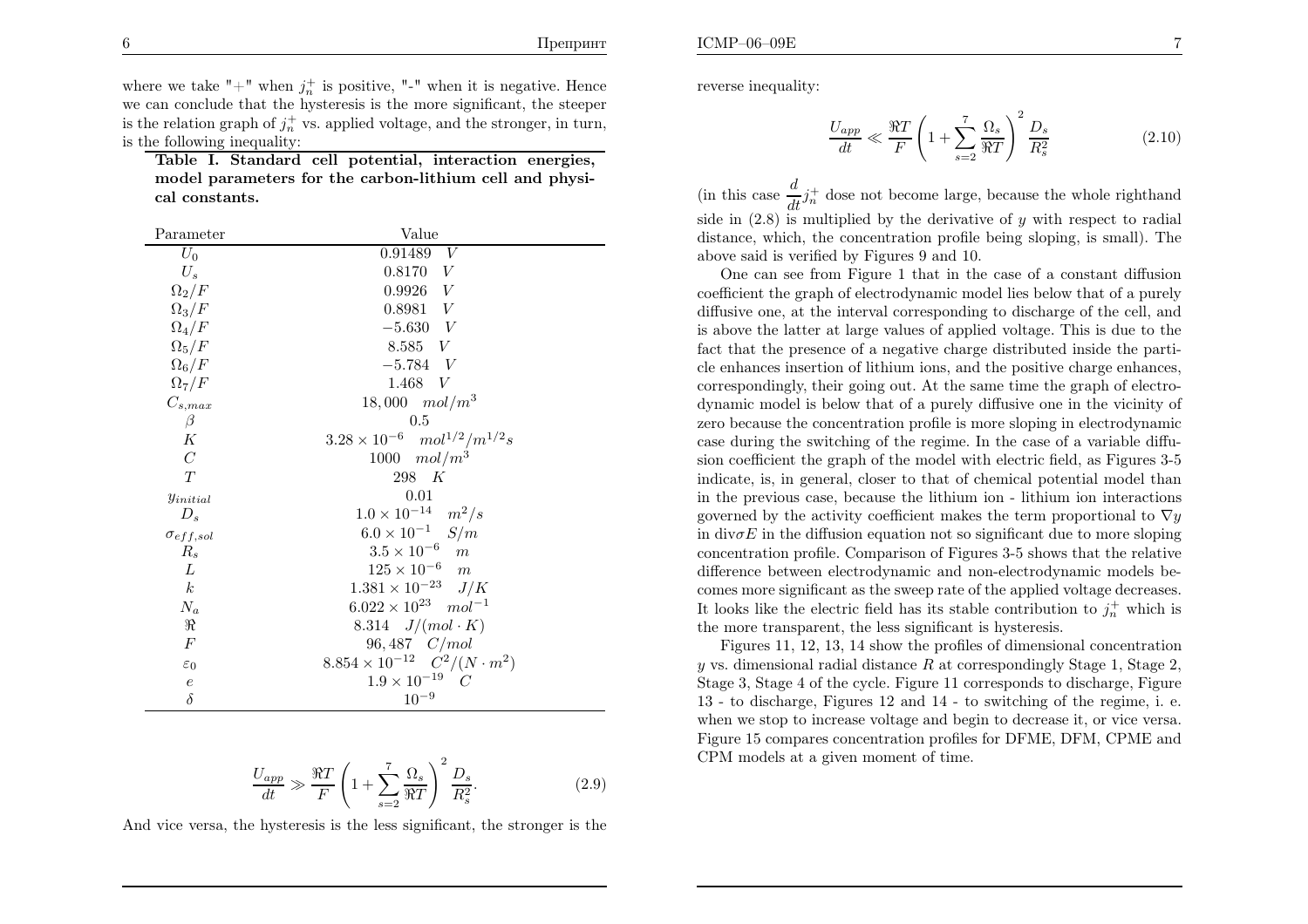#### Препринт

## 3. Spherical particles.

For spherical particles equations (2.1) and (2.7) are replaced by

$$
\frac{\partial y}{\partial \tau} = \frac{1}{R^2} \frac{\partial}{\partial R} \left( R^2 f \frac{\partial y}{\partial R} \right) \tag{3.1}
$$

$$
\frac{\partial y}{\partial t} = \frac{1}{R^2} \frac{\partial}{\partial R} \left( R^2 \frac{D_s}{R_s^2} f \frac{\partial y}{\partial R} \right) - \frac{1}{FC_{max,s}} \text{div}(\sigma E),\tag{3.2}
$$

$$
\operatorname{div}(E) = \frac{3}{R_s \sigma_{eff,sol}} j_n^+ - \delta \frac{FC_{max,s}}{\varepsilon_0} (y_{avr} - y).
$$

Systems  $(3.1)$ ,  $(2.2)$ - $(2.4)$  and  $(3.2)$ ,  $(2.2)$ - $(2.4)$  have been solved numerically.

In the same way as for cylindrical particles, Figure <sup>2</sup> shows that in the case of <sup>a</sup> constant diffusion coefficient the electrodynamic model admits lager discharge currents during the discharge, and at higher voltages during the charge. In the case of <sup>a</sup> variable diffusion coefficient the model with electric field admits, in general, lager amplitudes of current in hysteresis, as Figures 6-8 indicate. In this case the graphs of electrodynamic model lie closer to non-electrodynamic ones than in the previous. The relative difference between electrodynamic and non-electrodynamic models is more significant as the sweep rate of the applied voltage becomes smaller.

Comparing cyclic voltammograms for spherical (Figures 6-8) and for cylindrical particles (Figures 3-5) one may see that the form of the particle does not have <sup>a</sup> significant impact on the predicted results.

### 4. Conclusions.

We have made <sup>a</sup> simulation of the cycling of lithium cell with microporous carbon electrode under potentiodynamic control. We have compared the predictions of the models in which electric field is not considered (CPM, DFM) and the ones in which electrostatic interaction of lithium ions between each other and with the distribution of charge in the bulk of carbon electrode is taken into account (CPME, DFME). We have observed that there is <sup>a</sup> considerable difference between the results predicted by both models. The form of the particles does not have <sup>a</sup> significant influence on the predictions of both models. In the case of <sup>a</sup> constant diffusion coefficient the electrodynamic model allows for lager discharge currents. In the case of <sup>a</sup> variable diffusion coefficient the model with electric field allows for lager sweep of current in general. The

models without electric field predict steeper profiles of concentration of lithium ions inside the particle. The results indicate that the electrostatic interactions does matter, that the kinetic parameters obtained withthe purely diffusive (DFM) or chemical potential model (CPM) may not

represent the real kinetics of the system, and that the cell should bemodelled using electrodynamic approac<sup>h</sup> to get more adequate results.

### References

ICMP–06–09E

- 1. G. G. Botte and R. E. White, J. Electrochem. Soc. <sup>148</sup> ((1) 2001), A54–A66.
- 2. G. G. Botte, B. A. Johnson, and R. E. White, J. Electrochem. Soc. 146 (1999), 914.
- 3. I. O. Polyakov, V. K. Dugaev, Z. D. Kovalyuk, and V. I. Litvinov, Russian Journal of Electrochemistry **Vol. 33, No. 1** (1997), 21Ц25.
- 4. R. Kanno, Y. Kawamoto, Y. Takeda, S. Ohashi, N. Imanishi, andO. Yamamoto, J. Electrochem. Soc. <sup>139</sup> (1992), 3397.
- 5. S.-I. Lee, Y.-S. Kim, H.-S. Chun, Electrochim. Acta <sup>47</sup> (2002), 1055– 1067.
- 6. M. W. Verbrugge and B. J. Koch, J. Electrochem. Soc.  $143$  (1996), 600.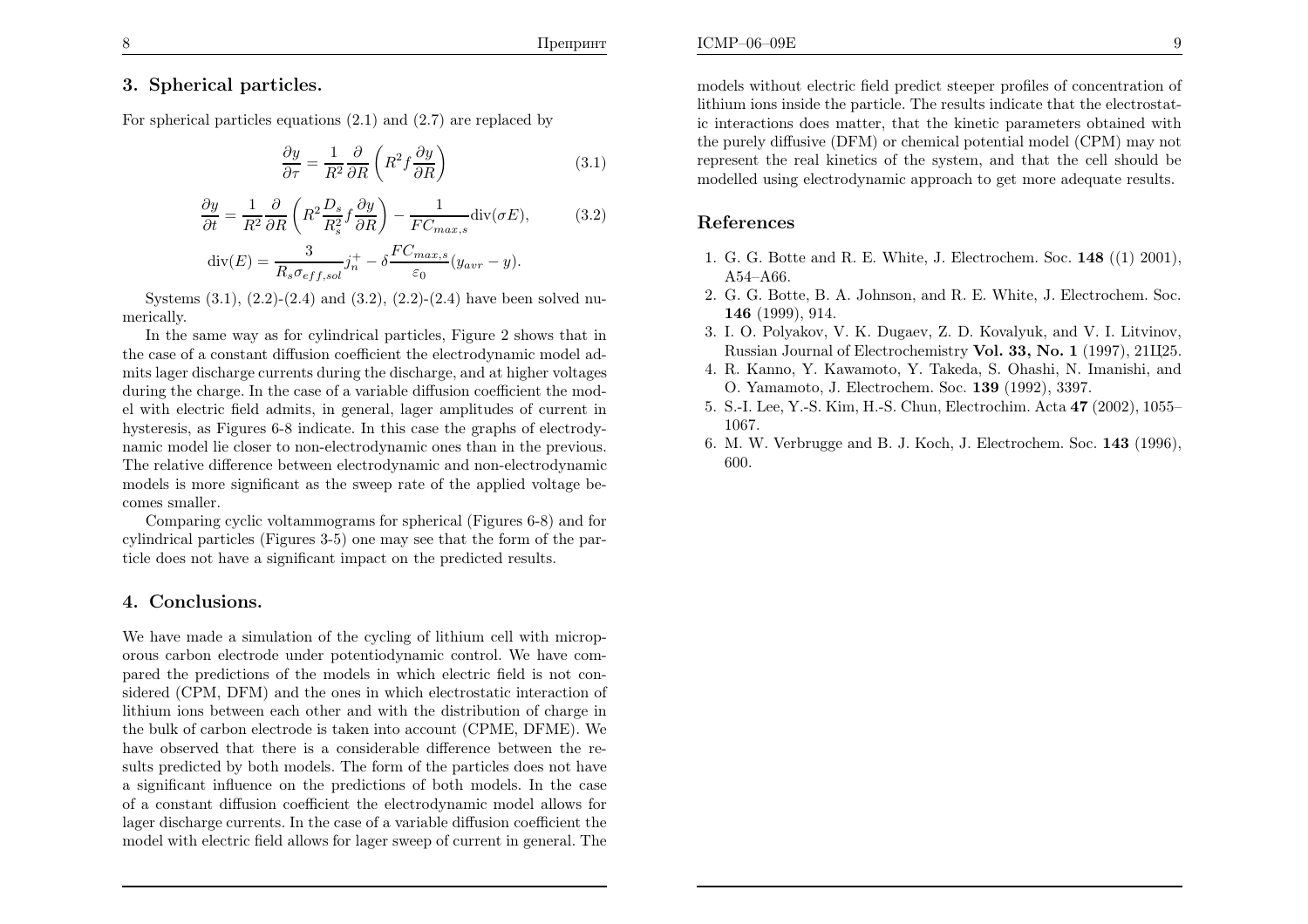10



Figure 1. Current density  $(A/m^2)$  vs. applied voltage  $(V)$  at scan rate  $10 \text{mV/s}$  for cylindrical particles for purely diffusive model with  $(\text{DFME})$ and without electric field (DFM).



Figure 2. Current density  $(A/m^2)$  vs. applied voltage  $(V)$  at scan rate 10mV/s for spherical particles for purely diffusive model with (DFME)and without electric field (DFM).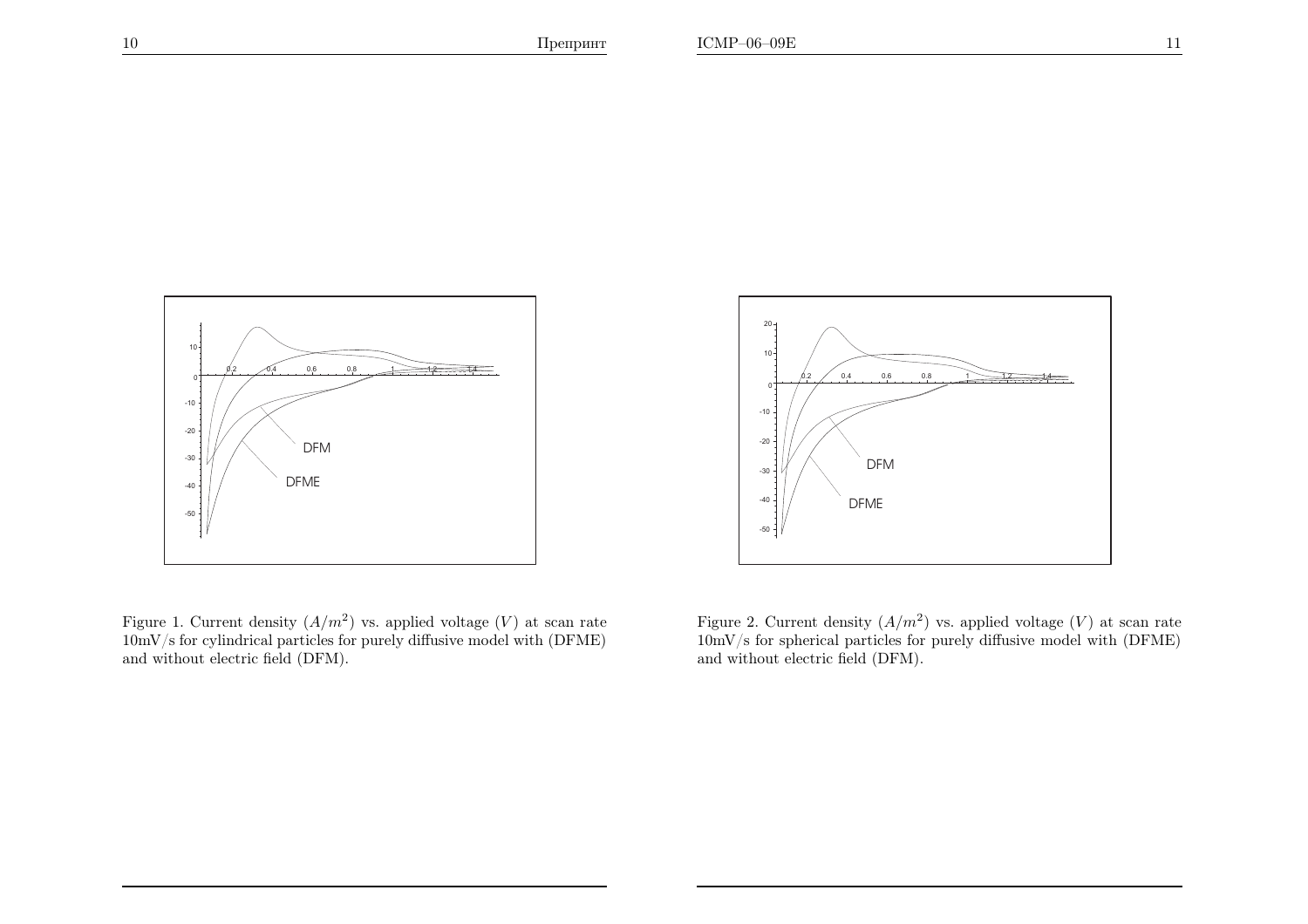

Figure 3. Current density  $(A/m^2)$  vs. applied voltage  $(V)$  at scan rate 10mV/s for cylindrical particles for chemical potential model with(CPME) and without electric field (CPM).



Figure 4. Current density  $(A/m^2)$  vs. applied voltage  $(V)$  at scan rate 5mV/s for cylindrical particles for chemical potential model with(CPME) and without electric field (CPM).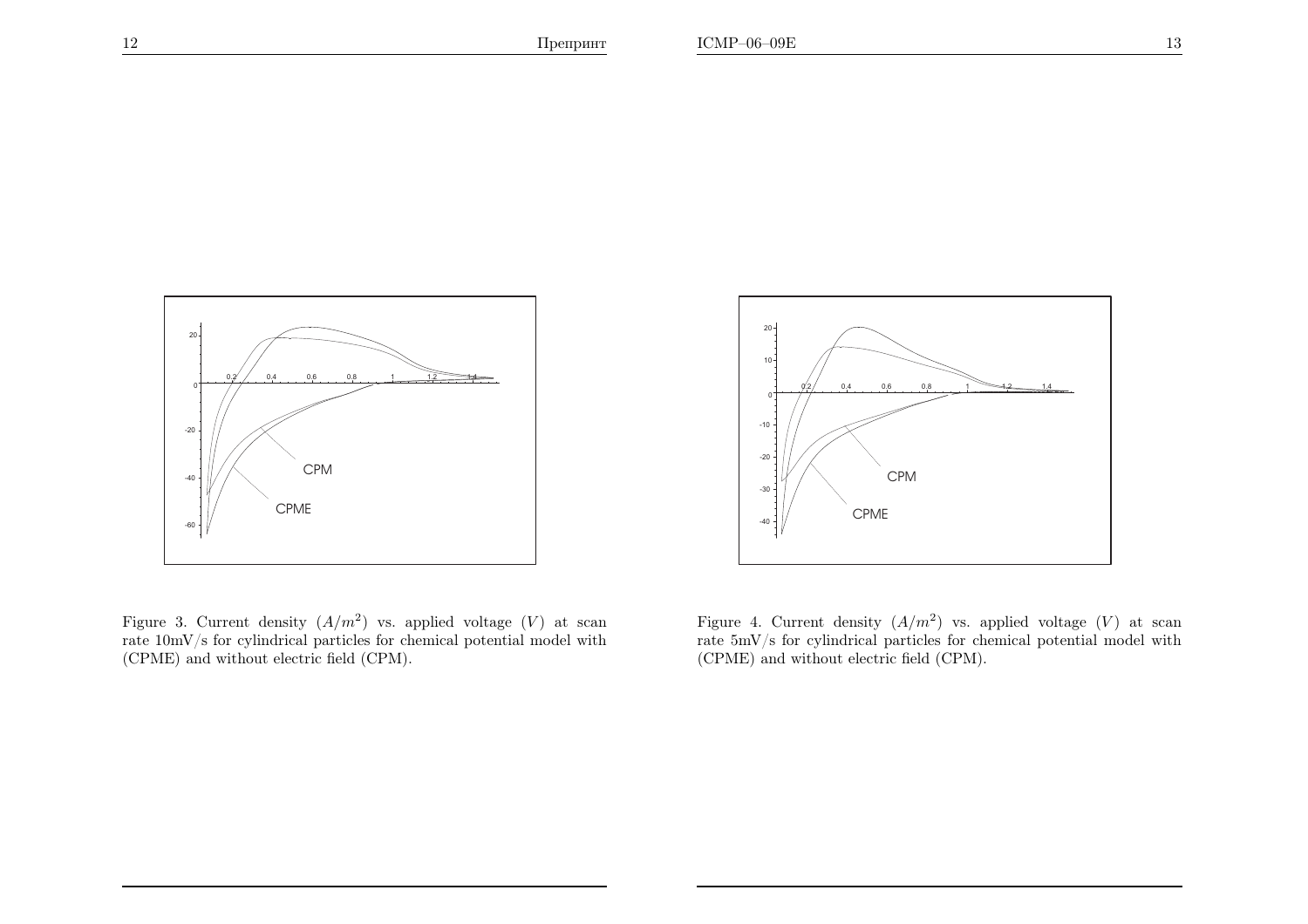

Figure 5. Current density  $(A/m^2)$  vs. applied voltage  $(V)$  at scan rate 1mV/s for cylindrical particles for chemical potential model with(CPME) and without electric field (CPM).



Figure 6. Current density  $(A/m^2)$  vs. applied voltage  $(V)$  at scan rate 10mV/s for spherical particles for chemical potential model with (CPME)and without electric field (CPM).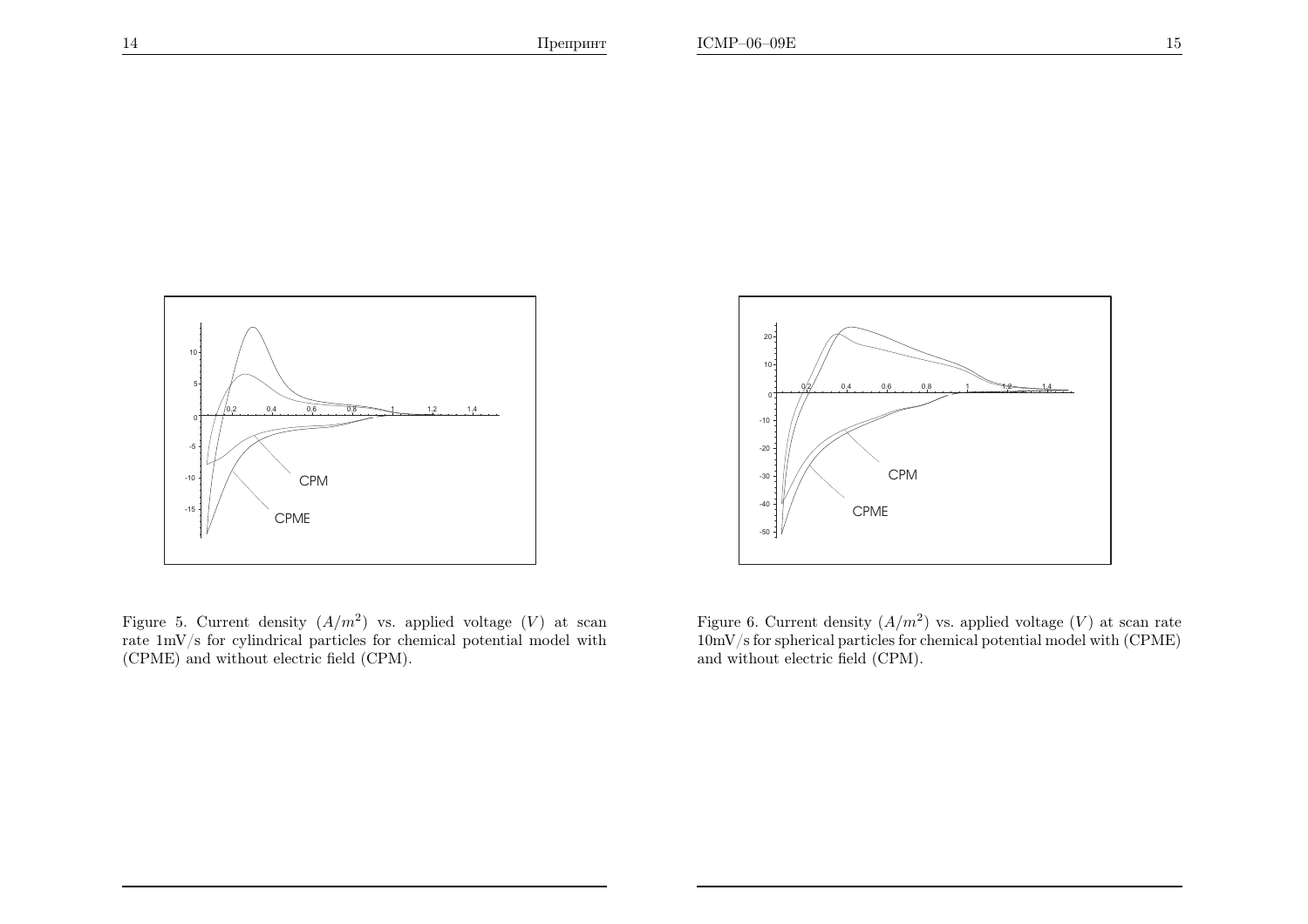

Figure 7. Current density  $(A/m^2)$  vs. applied voltage  $(V)$  at scan rate 5mV/s for spherical particles for chemical potential model with (CPME)and without electric field (CPM).



Figure 8. Current density  $(A/m^2)$  vs. applied voltage  $(V)$  at scan rate 1mV/s for spherical particles for chemical potential model with (CPME)and without electric field (CPM).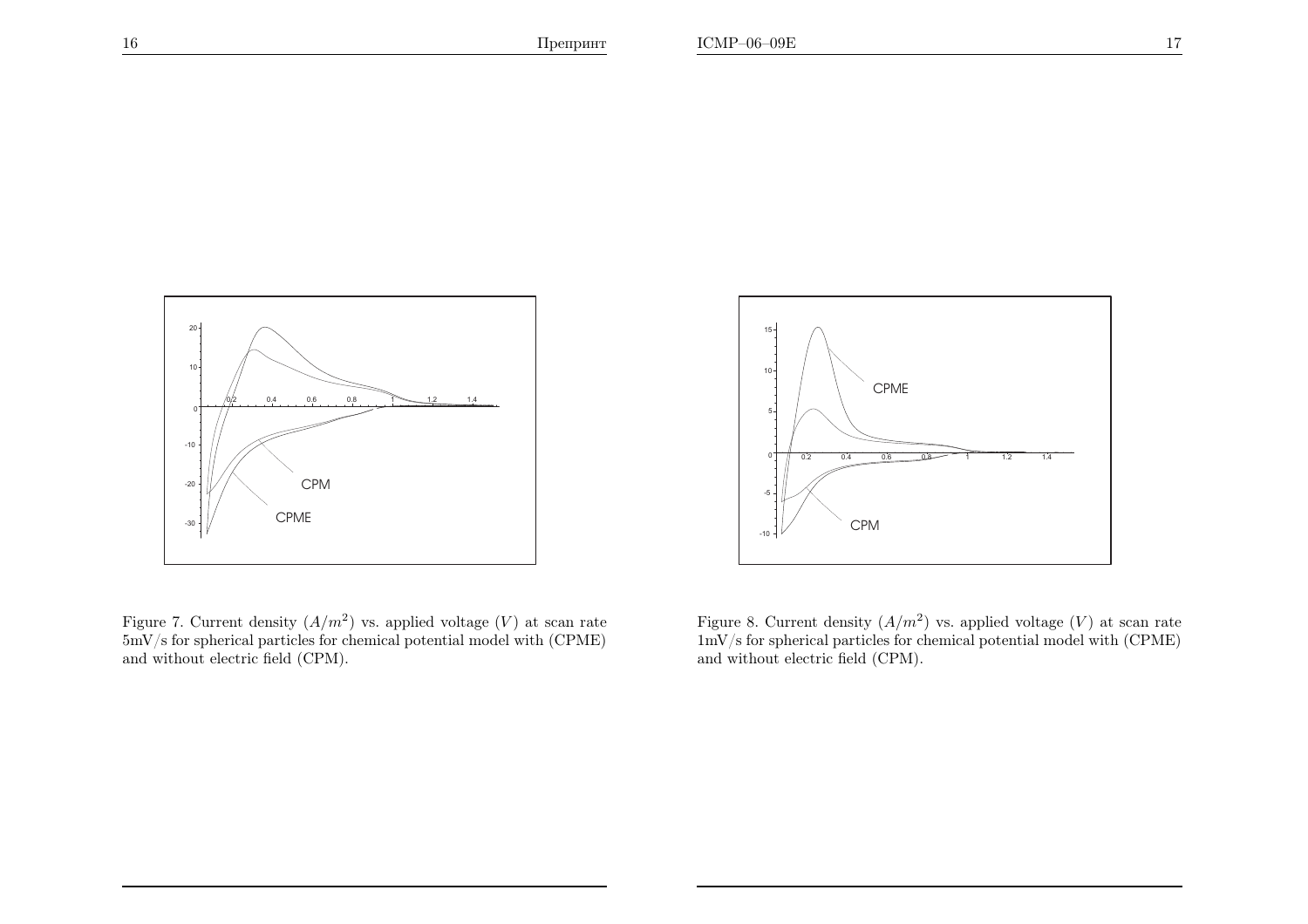

Figure 9. Comparison of current density  $(A/m^2)$  vs. applied voltage  $(V)$ at scan rates 10mV/s, 5mV/s and 1mV/s for cylindrical particles forchemical potential model with electric field .



Figure 10. Comparison of current density  $(A/m^2)$  vs. applied voltage  $(V)$  at scan rates  $10 \text{mV/s}$ ,  $5 \text{mV/s}$  and  $1 \text{mV/s}$  for spherical particles for chemical potential model with electric field .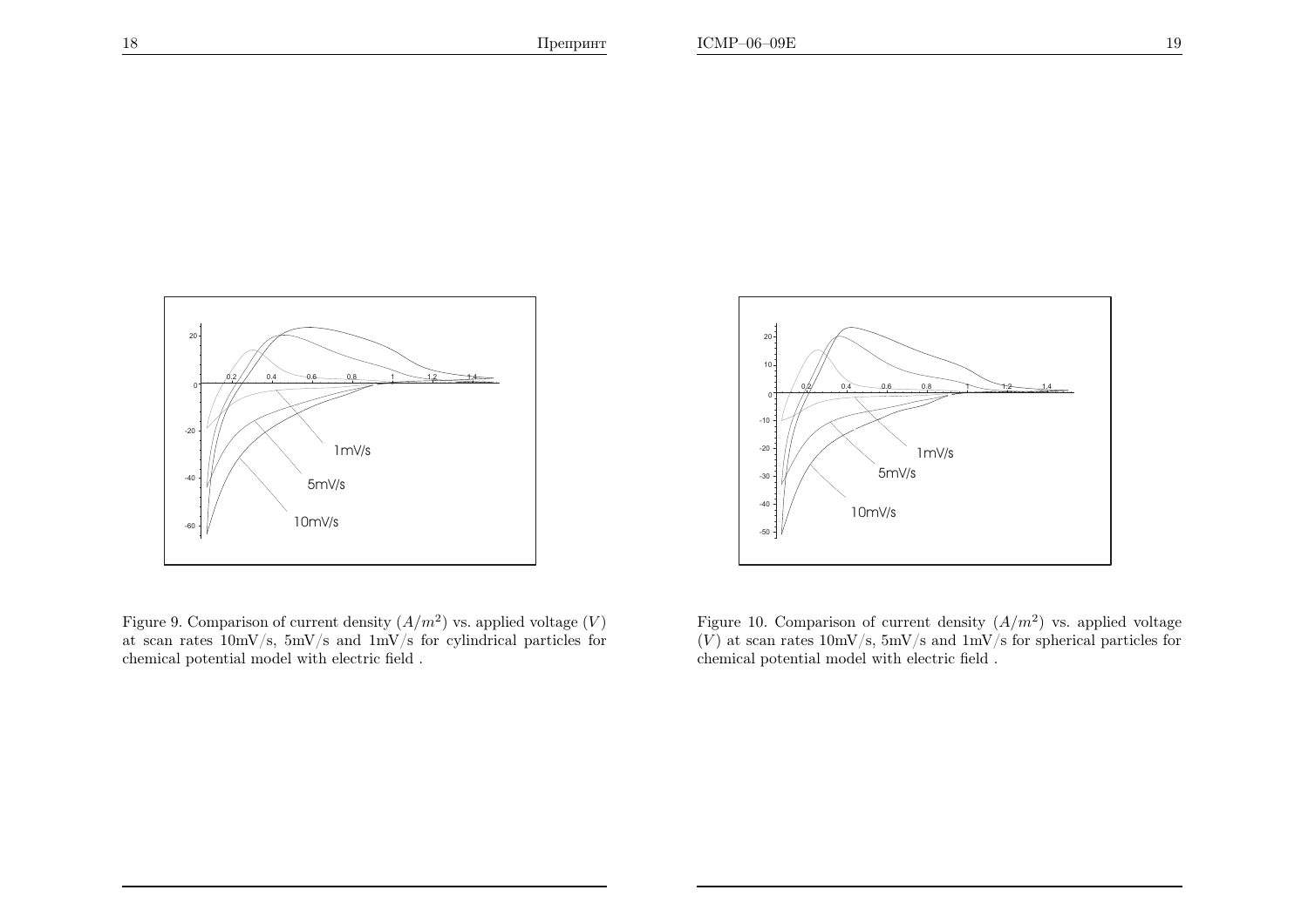

Figure 11. Profile of dimensionless concentration vs. dimensionless radial distance for cylindrical particles for chemical potential model withelectric field at applied voltage Uapp=0,91489V.



Figure 12. Profile of dimensionless concentration vs. dimensionless radial distance for cylindrical particles for chemical potential model withelectric field at applied voltage Uapp=0,31489V.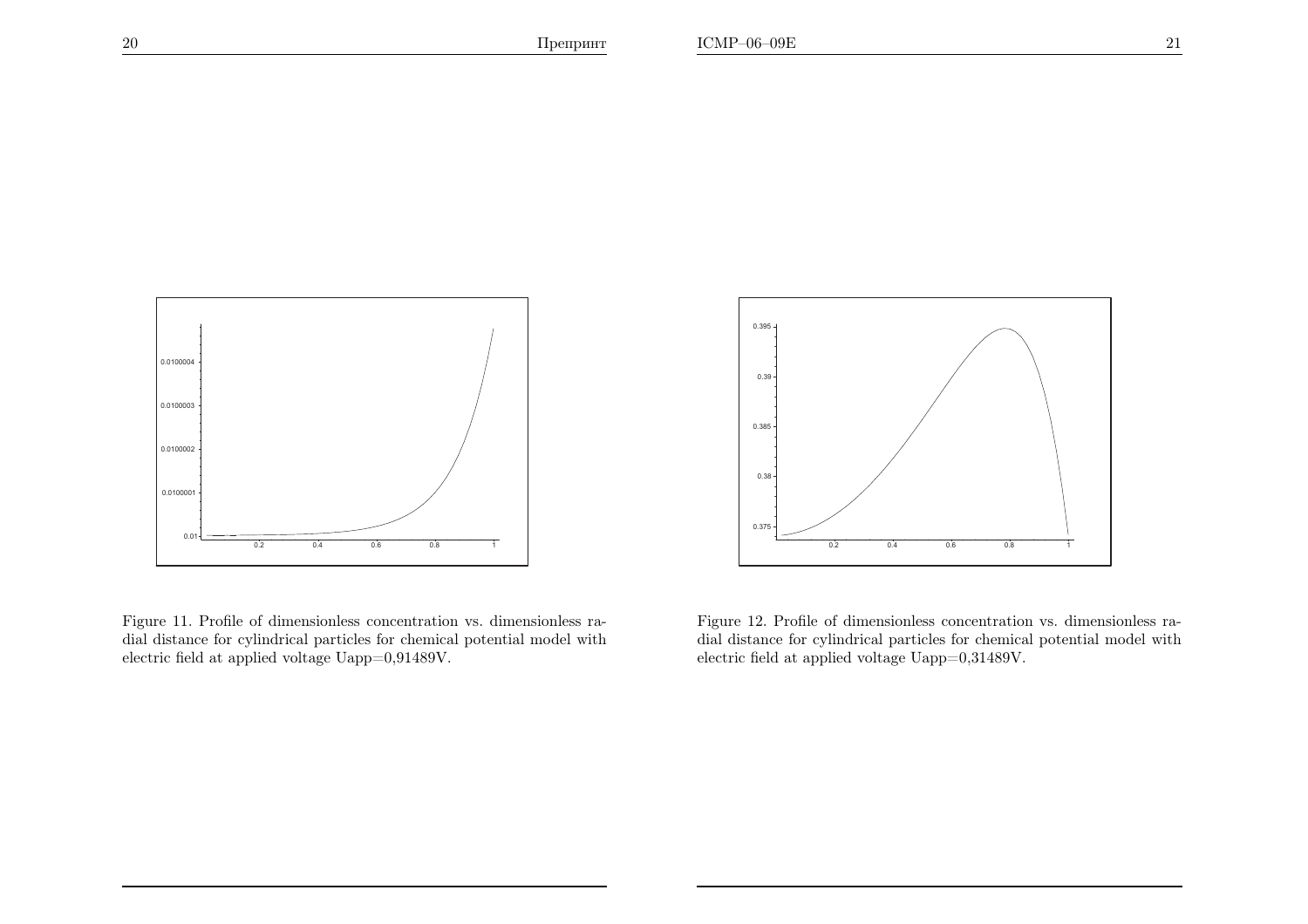

Figure 13. Profile of dimensionless concentration vs. dimensionless radial distance for cylindrical particles for chemical potential model withelectric field at applied voltage Uapp=0,51489V.



Figure 14. Profile of dimensionless concentration vs. dimensionless radial distance for cylindrical particles for chemical potential model withelectric field at applied voltage Uapp=0,81489V.